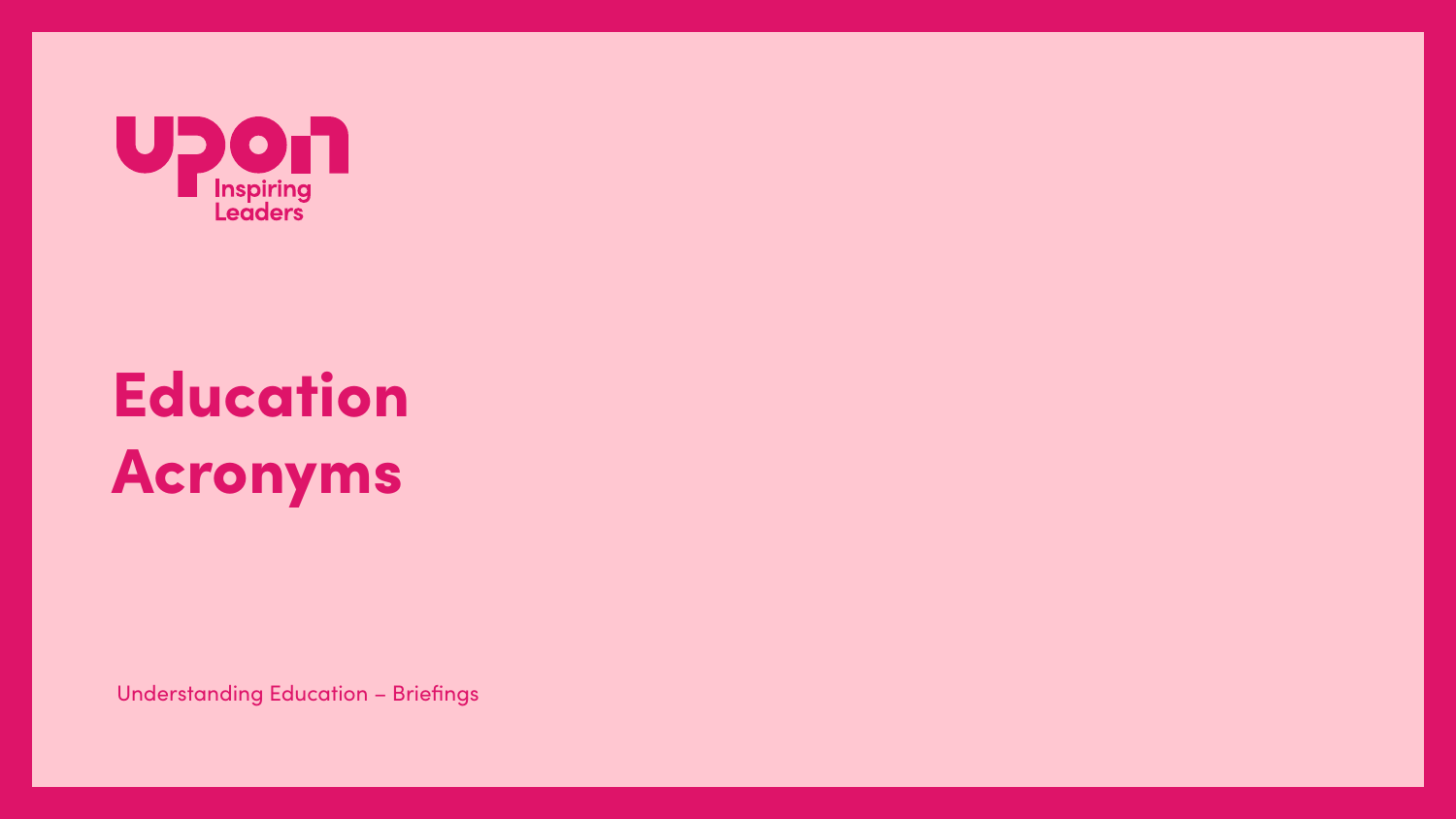| <b>Abbreviation</b> | <b>Full Form</b>                                    |
|---------------------|-----------------------------------------------------|
| <b>ADD</b>          | <b>Attention Deficit Disorder</b>                   |
| <b>ADHD</b>         | <b>Attention Deficit and Hyperactivity Disorder</b> |
| <b>AfL</b>          | <b>Assessment for Learning</b>                      |
| AI                  | <b>Assigned Inspector</b>                           |
| <b>AP</b>           | <b>Alternative Provision</b>                        |
| <b>AQA</b>          | <b>Assessment and Qualifications Alliance</b>       |
| <b>ASCL</b>         | <b>Association of School and College Leaders</b>    |
| <b>ATL</b>          | <b>Association of Teachers and Lecturers</b>        |
| <b>AWPU</b>         | <b>Age-Weighted Pupil Unit</b>                      |
| <b>BSA</b>          | <b>Basic Skills Agency</b>                          |
| <b>BSP</b>          | <b>Behaviour Support Plan</b>                       |
| <b>BTEC</b>         | <b>Business and Technology Education Council</b>    |
| <b>CAMHS</b>        | <b>Child and Adolescent Mental Health Service</b>   |
| <b>CiC</b>          | <b>Children in Care</b>                             |
| CQC                 | <b>Care Quality Commission</b>                      |
| <b>CAT</b>          | <b>Cognitive Ability Test</b>                       |
| <b>CAT</b>          | <b>Curriculum Attainment Target</b>                 |
| <b>CME</b>          | <b>Children Missing Education</b>                   |
| <b>CPD</b>          | <b>Continuing Professional Development</b>          |
| <b>DfE</b>          | <b>Department for Education</b>                     |
| <b>DSG</b>          | <b>Dedicated Schools Grant</b>                      |
| <b>DSL</b>          | <b>Designated Safeguarding Lead</b>                 |
| <b>DHSC</b>         | <b>Department of Health and Social Care</b>         |
| <b>EAL</b>          | English as an Additional Language                   |
| <b>EBD</b>          | <b>Emotional and Behavioural Difficulties</b>       |
| <b>EHCP</b>         | <b>Education, Health and Care Plan</b>              |
| <b>EHE</b>          | <b>Elective Home Education</b>                      |
| <b>EIF</b>          | <b>Education Inspection Framework</b>               |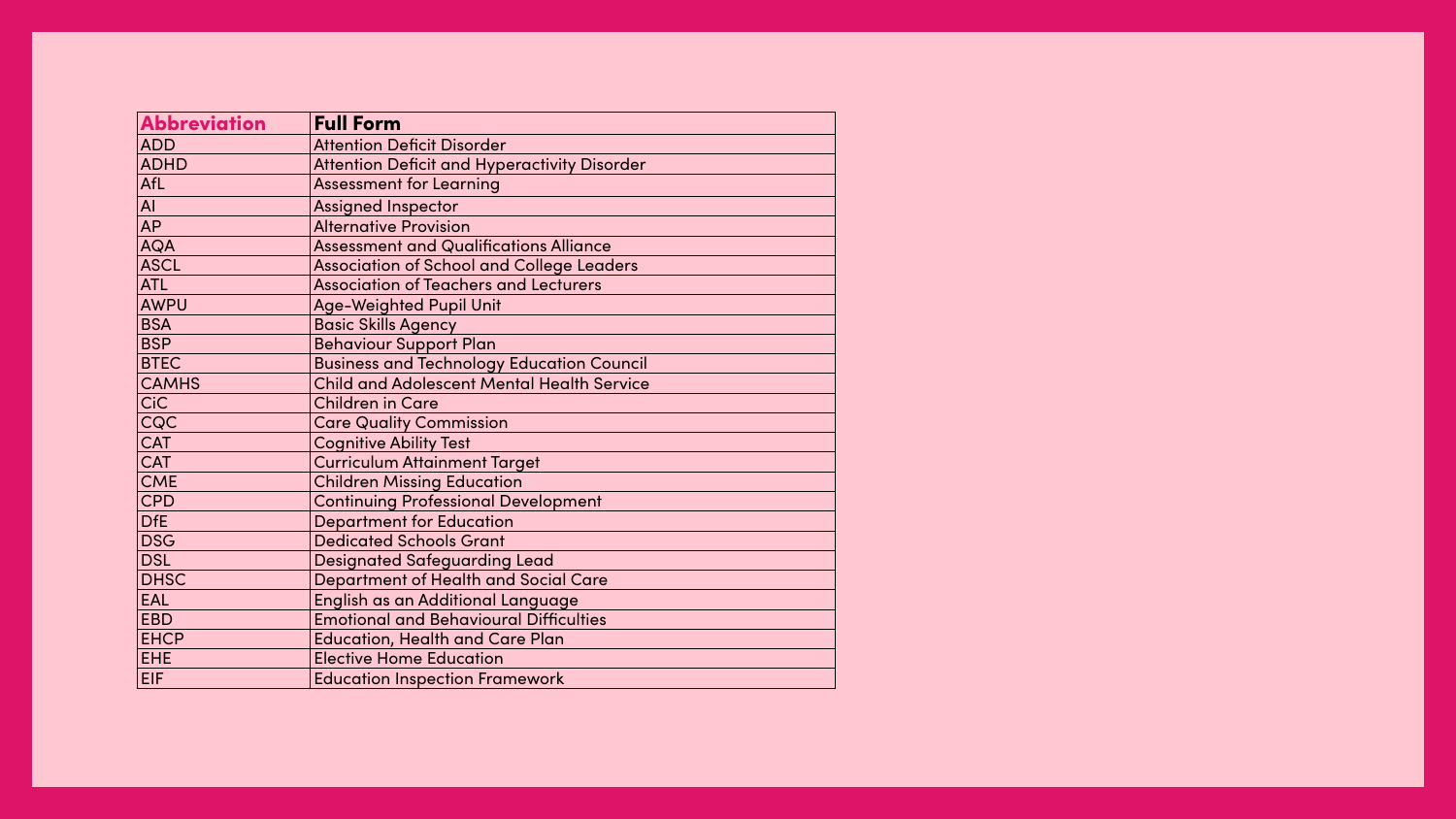| <b>EIP</b>   | <b>Education Improvement Partnerships</b>               |
|--------------|---------------------------------------------------------|
| <b>EP</b>    | <b>Educational Psychologist</b>                         |
| <b>ESFA</b>  | <b>Education and Skills Funding Agency</b>              |
| <b>ESOL</b>  | <b>English for Speakers of Other Languages</b>          |
| <b>EYDP</b>  | <b>Early Years Development Plan</b>                     |
| <b>EYFS</b>  | <b>Early Years Foundation Stage</b>                     |
| <b>FAP</b>   | <b>Fair Access Protocol</b>                             |
| <b>FEFC</b>  | <b>Further Education Funding Council</b>                |
| <b>FFT</b>   | <b>Fischer Family Trust</b>                             |
| <b>FS</b>    | <b>Foundation Stage</b>                                 |
| <b>FSM</b>   | <b>Free School Meals</b>                                |
| GaT          | <b>Gifted and Talented</b>                              |
| <b>GLD</b>   | <b>Good Level of Development</b>                        |
| <b>HEFC</b>  | <b>Higher Education Funding Council</b>                 |
| <b>HMCI</b>  | Her Majesty's Chief Inspector                           |
| <b>HMI</b>   | Her Majesty's Inspectorate                              |
| <b>HSE</b>   | <b>Health and Safety Executive</b>                      |
| <b>IAG</b>   | <b>Individual Advice and Guidance</b>                   |
| IB           | <b>International Baccalaureate</b>                      |
| <b>IEB</b>   | <b>Interim Education Board</b>                          |
| <b>IEP</b>   | <b>Individual Education Plan</b>                        |
| <b>INSET</b> | <b>In-Service Education and Training</b>                |
| <b>ISB</b>   | <b>Individual School Budget</b>                         |
| <b>ITT</b>   | <b>Initial Teacher Training</b>                         |
| <b>JNC</b>   | Joint National Committee or Joint Negotiating Committee |
| <b>KCSIE</b> | <b>Keeping Children Safe in Education</b>               |
| <b>LAC</b>   | <b>Looked After Children</b>                            |
| <b>LGB</b>   | <b>Local Governing Board/Body</b>                       |
| <b>LPSH</b>  | <b>Leadership Programme for Serving Heads</b>           |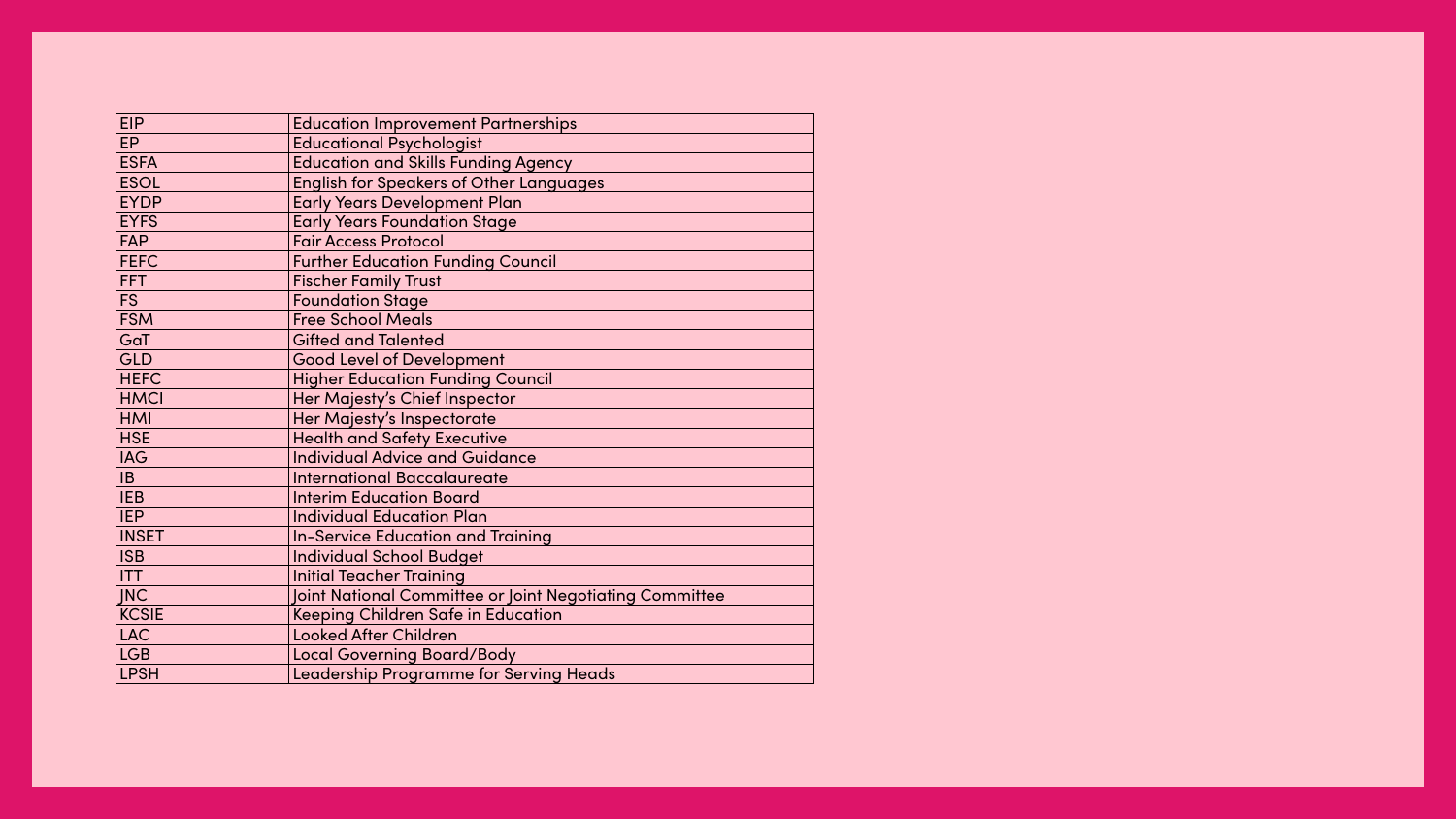| <b>MA&amp;T</b> | <b>More Able and Talented</b>                                   |
|-----------------|-----------------------------------------------------------------|
| <b>MAT</b>      | <b>Multi-Academy Trust</b>                                      |
| <b>MFL</b>      | <b>Modern Foreign Languages</b>                                 |
| <b>MIS</b>      | <b>Management Information System</b>                            |
| <b>MLD</b>      | <b>Moderate Learning Difficulties</b>                           |
| <b>NAHT</b>     | <b>National Association of Head Teachers</b>                    |
| <b>NASEN</b>    | <b>National Association of Special Educational Needs</b>        |
| <b>NASUWT</b>   | <b>National Association of Schoolmasters Union of Women</b>     |
| <b>NEET</b>     | Not in Education, Employment or Training                        |
| <b>NEU</b>      | <b>National Education Union</b>                                 |
| <b>NFER</b>     | <b>National Foundation for Educational Research</b>             |
| <b>NFF</b>      | <b>National Funding Formula</b>                                 |
| <b>NGA</b>      | <b>National Governance Association</b>                          |
| <b>NLE</b>      | <b>National Leader in Education</b>                             |
| <b>NLG</b>      | <b>National Leader in Governance</b>                            |
| <b>NPQH</b>     | <b>National Professional Qualification for Headship</b>         |
| <b>NPQSL</b>    | <b>National Professional Qualification for Senior Leadershi</b> |
| <b>NQT</b>      | <b>Newly Qualified Teacher</b>                                  |
| <b>NUT</b>      | <b>National Union of Teachers</b>                               |
| <b>OCR</b>      | <b>Oxford Cambridge and RSA Examinations</b>                    |
| <b>OFSTED</b>   | <b>Office for Standards in Education</b>                        |
| <b>PAN</b>      | <b>Published Admission Number</b>                               |
| <b>PEP</b>      | <b>Personal Education Plan</b>                                  |
| <b>PLASC</b>    | <b>Pupil Level Annual School Census</b>                         |
| <b>PMLD</b>     | <b>Profound and Multiple Learning Difficulties</b>              |
| <b>PPA</b>      | <b>Planning, Preparation and Assessment</b>                     |
| <b>PP</b>       | <b>Pupil Premium</b>                                            |
| <b>PRP</b>      | <b>Performance Related Pay</b>                                  |
| <b>PRU</b>      | <b>Pupil Referral Unit</b>                                      |
| <b>PSHE</b>     | <b>Personal, Social and Health Education</b>                    |
| <b>PTA</b>      | <b>Parent-Teacher Association</b>                               |
|                 |                                                                 |

# Teachers ip